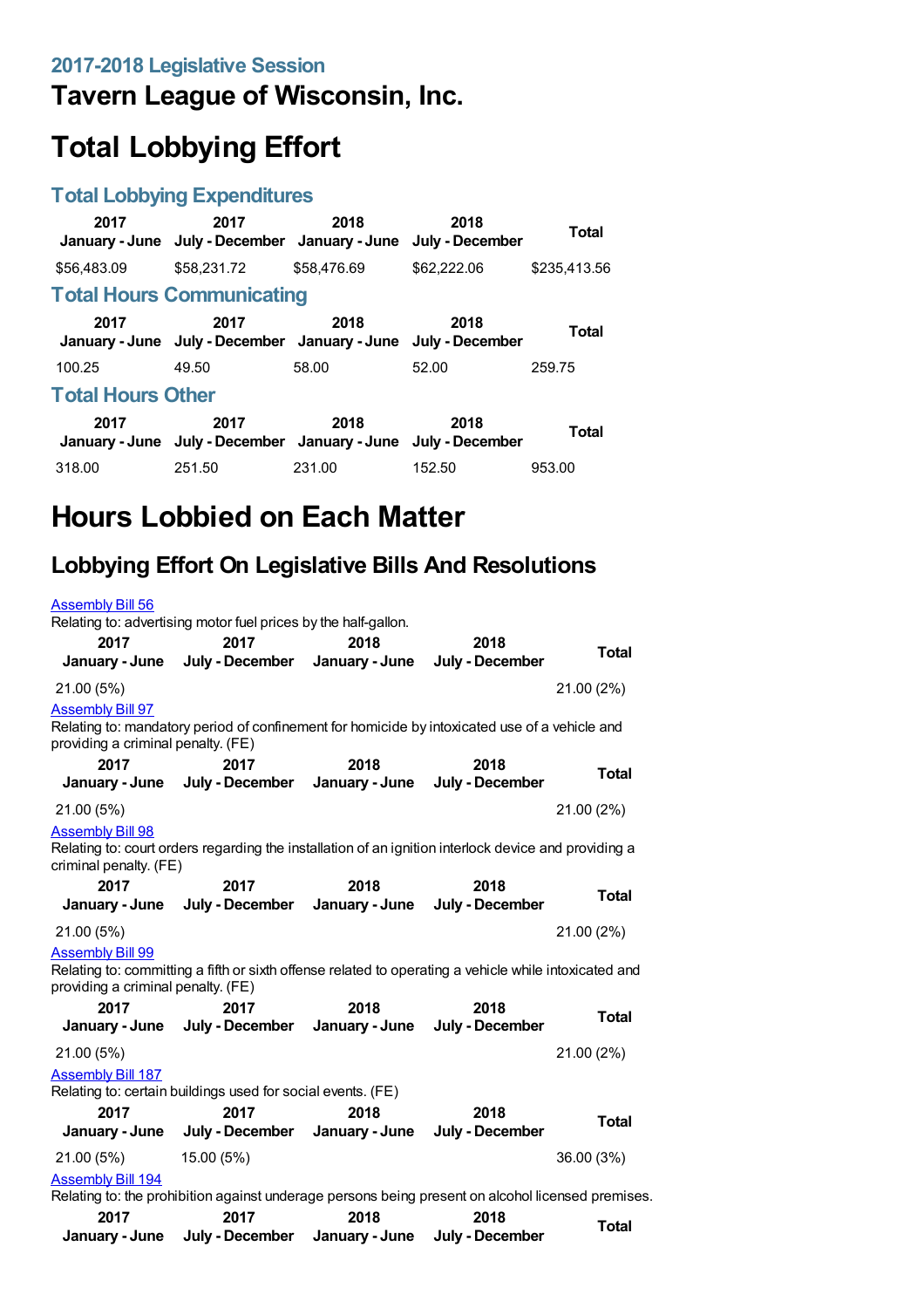| 21.00 (5%)               |                                                                                      |                |                 | 21.00 (2%)   |
|--------------------------|--------------------------------------------------------------------------------------|----------------|-----------------|--------------|
| <b>Assembly Bill 277</b> |                                                                                      |                |                 |              |
|                          | Relating to: eliminating the personal property tax and making an appropriation. (FE) |                |                 |              |
| 2017                     | 2017                                                                                 | 2018           | 2018            | <b>Total</b> |
| January - June           | July - December                                                                      | January - June | July - December |              |
| 21.00 (5%)               |                                                                                      |                |                 | 21.00 (2%)   |
| Senate Bill 98           |                                                                                      |                |                 |              |
|                          | Relating to: the safe-ride grant program. (FE)                                       |                |                 |              |
| 2017                     | 2017                                                                                 | 2018           | 2018            | <b>Total</b> |
| January - June           | July - December                                                                      | January - June | July - December |              |
| 21.00 (5%)               | 30.00 (10%)                                                                          |                |                 | 51.00 (4%)   |
| <b>Assembly Bill 433</b> |                                                                                      |                |                 |              |
|                          | Relating to: closing hours for retail sales by wineries.                             |                |                 |              |
| 2017                     | 2017                                                                                 | 2018           | 2018            | Total        |
| January - June           | July - December                                                                      | January - June | July - December |              |
| 42.00 (10%)              |                                                                                      | 72.00 (25%)    |                 | 114.00 (9%)  |
| Senate Bill 311          |                                                                                      |                |                 |              |
|                          | Relating to: closing hours for retail sales by wineries.                             |                |                 |              |
| 2017                     | 2017                                                                                 | 2018           | 2018            | <b>Total</b> |
| January - June           | July - December                                                                      | January - June | July - December |              |
| 42.00 (10%)              | 30.00 (10%)                                                                          |                |                 | 72.00 (6%)   |
| <b>Assembly Bill 138</b> |                                                                                      |                |                 |              |
|                          | Relating to: the safe-ride grant program. (FE)                                       |                |                 |              |
| 2017                     | 2017                                                                                 | 2018           | 2018            | <b>Total</b> |
| January - June           | July - December                                                                      | January - June | July - December |              |
| 63.00 (15%)              | 30.00 (10%)                                                                          |                |                 | 93.00 (8%)   |
| Senate Bill 137          |                                                                                      |                |                 |              |
|                          | Relating to: certain buildings used for social events. (FE)                          |                |                 |              |
| 2017                     | 2017                                                                                 | 2018           | 2018            | <b>Total</b> |
| January - June           | July - December                                                                      | January - June | July - December |              |
|                          | 15.00 (5%)                                                                           |                |                 | 15.00 (1%)   |

#### [Assembly](https://lobbying.wi.gov/What/BillInformation/2017REG/Information/14750?tab=Efforts) Bill 492

Relating to: creating a distillpub permit authorizing the manufacture, rectification, and sale of distilled spirits; retail interests relating to distillpubs and brewpubs; quotas for retail intoxicating liquor licenses; location and production limits on brewpubs; retail sales of intoxicating liquor by brewers; retail licenses held by wineries and closing hours for retail sales by wineries; small winery cooperative wholesalers; minimum customer requirements for alcohol beverage wholesalers; and granting rulemaking authority. (FE)

| 2017 | 2017<br>January - June July - December | 2018        | 2018<br>January - June July - December | Total       |
|------|----------------------------------------|-------------|----------------------------------------|-------------|
|      | $30.00(10\%)$                          | 72.00 (25%) |                                        | 102.00 (8%) |

#### [Senate](https://lobbying.wi.gov/What/BillInformation/2017REG/Information/14790?tab=Efforts) Bill 418

Relating to: creating a distillpub permit authorizing the manufacture, rectification, and sale of distilled spirits; retail interests relating to distillpubs and brewpubs; quotas for retail intoxicating liquor licenses; location and production limits on brewpubs; retail sales of intoxicating liquor by brewers; retail licenses held by wineries and closing hours for retail sales by wineries; small winery cooperative wholesalers; minimum customer requirements for alcohol beverage wholesalers; and granting rulemaking authority. (FE)

| 2017<br>January - June | 2017        | 2018<br>July - December January - June July - December | 2018 | Total      |
|------------------------|-------------|--------------------------------------------------------|------|------------|
|                        | 30.00 (10%) | 29.00 (10%)                                            |      | 59.00 (5%) |

#### [Senate](https://lobbying.wi.gov/What/BillInformation/2017REG/Information/15703?tab=Efforts) Bill 801

Relating to: creating a resort manufacturer permit authorizing the production and sale of intoxicating liquor, and activities and retail interests of resort manufacturers; creating an Office of Alcohol Beverages Enforcement attached to the Department of Revenue and transferring alcohol beverages regulation and enforcement functions to this office; and making appropriations. (FE)

| 2017 | 2017<br>January - June July - December January - June July - December | 2018        | 2018 | Total      |
|------|-----------------------------------------------------------------------|-------------|------|------------|
|      |                                                                       | 29.00 (10%) |      | 29.00 (2%) |